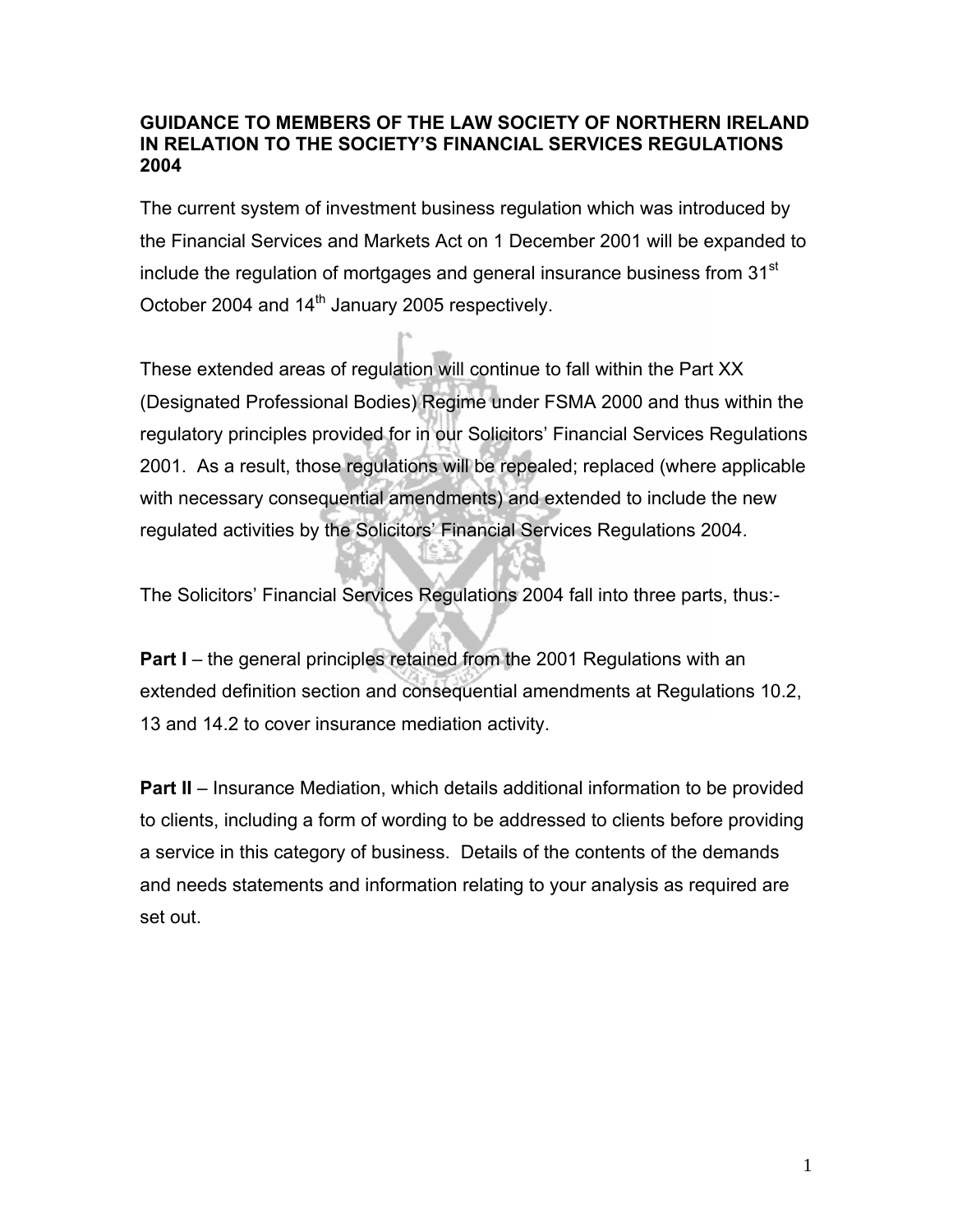**Part III** – Regulated Mortgage Activities and long term care insurance.

These changes come from the Insurance Mediation Directive (EC 92/2002) (the IMD) which requires the regulation of insurance selling and administration by intermediaries (insurance mediation) and from Government policy in relation to mortgage selling and long-term care insurance.

The existing Financial Services Guidelines issued with the 2001 Regulations still apply to financial services business and to long-term care insurance. (Part 1 of the Regulations).

This Guidance on the extended regulations which cover insurance mediation and mortgage work (Parts 2 and 3 of the Regulations) has been approved by the FSA. The extended regulations are concerned with principal areas of change (a) in relation to insurance mediation work; the FSA Register; Regulatory status disclosure; Passporting; and (b) in relation to Mortgage work and the extension of the regulated regime generally. Members are advised to visit - www.fsa.gov.uk/register/home.do

#### **PART 2**

#### **INSURANCE MEDIATION**

Article 2(3) of the IMD defines "insurance mediation" as meaning "the activities of introducing, proposing or carrying out other work preparatory to the conclusion of contracts of insurance, or of concluding such contracts or of soliciting in the administration and performance of such contracts, in particular in the event of a claim". There is a parallel and similar definition of "re-insurance mediation". These definitions are accepted as encompassing the business of insurance brokers and insurance companies, but especially in relation to assisting in the administration and performance of such contract, bring solicitors within their ambit.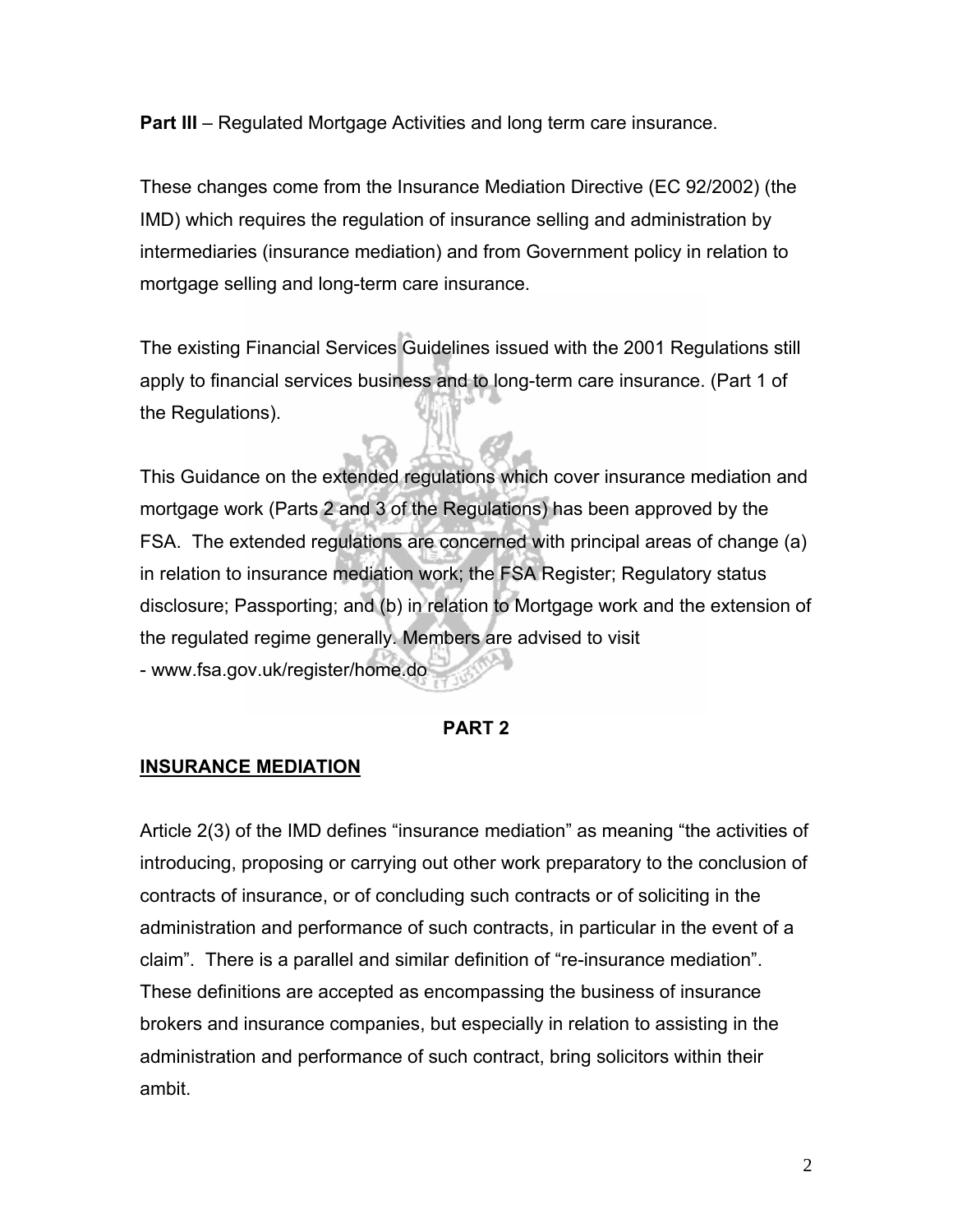The extension to the FSMA 2000 to encompass these activities has been brought about by the FSMA 2000 (Regulated Activities) (Amendment No. 2) Order 2003 with respect to insurance mediation activities with effect from  $14<sup>th</sup>$ January 2005.

We are grateful the Government has agreed to implement regulation of solicitors and other professional firms undertaking insurance mediation activities by extending the existing Part XX regime under FSMA 2000. That is the regime which currently operates to allow the Society as a Designated Professional Body (DPB) to regulate solicitors in Northern Ireland (subject to oversight by the FSA) in relation to business which would otherwise be directly regulated by the FSA provided that such activities are limited in scope and form an integral part of their core professional services for insurance and provided they arise out of or are complementary to those professional services. As such, Northern Ireland solicitors are exempt professional firms (EPFs).

The new regulated activities arising from insurance mediation are:-

- > Dealing as an agent in Contracts of Insurance;
- > Arranging or making arrangements with a view to a person entering into a Contract of Insurance;
- > Assisting in the administration and performance of a Contract of Insurance;
- > Advising on the merits of buying or selling a Contract of Insurance.
- > Government has decided that Exempt Professional Firms (EPFs) can advise on and recommend both commercial and retail non-investment Contracts of Insurance. This is in contrast to the more limited scope under which you can give advice in investment business; and
- > Agreeing to carry on any of the above activities.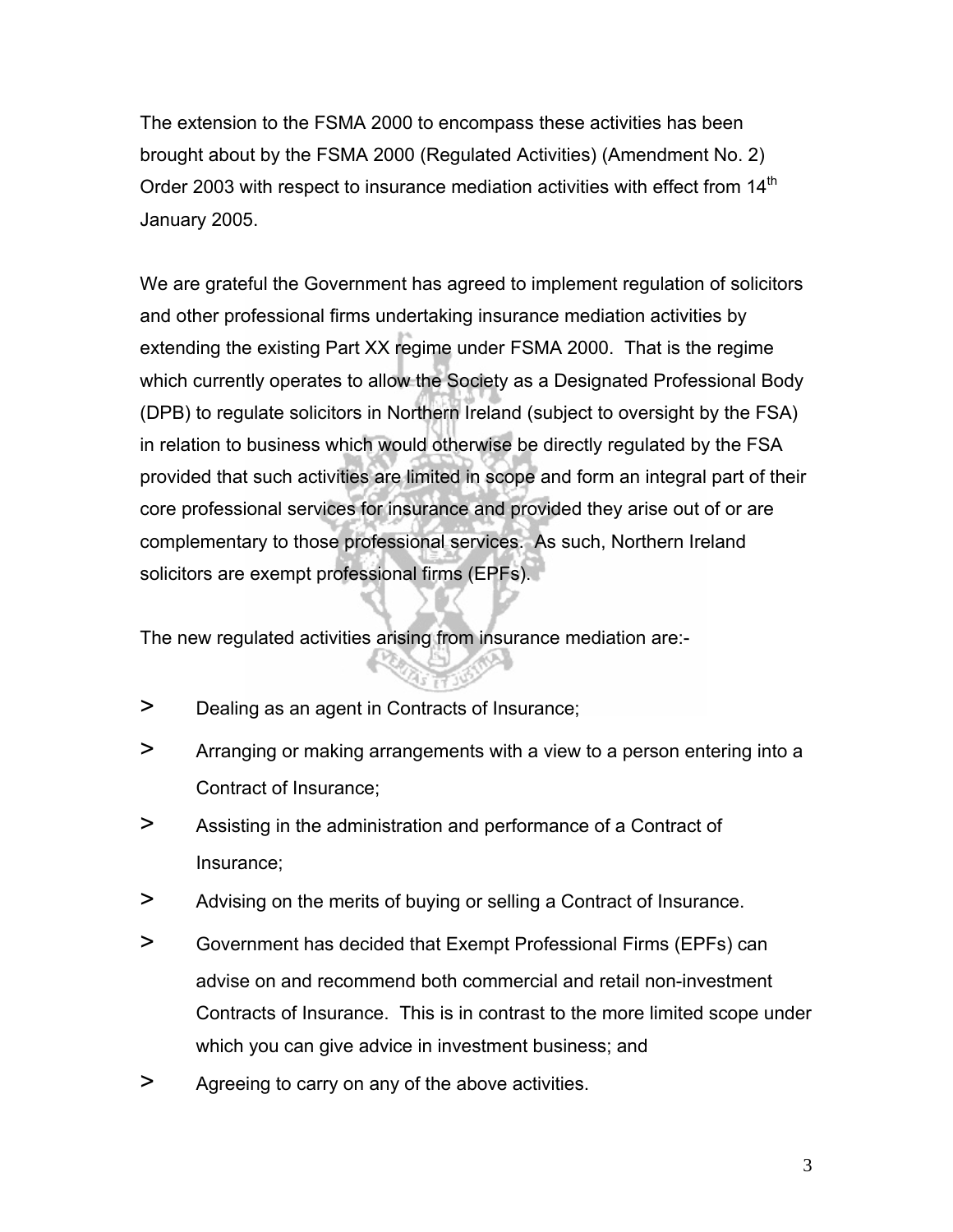Work of Defence solicitors on behalf of insurance companies is not included in the regulated area. Firms are likely to carry on a number of activities which fall within the definition of insurance mediation, including introducing , arranging and advising on the following types of insurance – after-the-event legal expenses insurance, defective title indemnity insurance , buildings insurance, term assurance, missing beneficiary indemnity insurance and unoccupied property insurance.

The exclusions contained in Articles 66 and 67 of the FSMA 2000 (carrying on regulated activities by way of business) Order 2001 (the RAO) which broadly relate to investment business carried on by Exempt Professional Firms in the profession have been disapplied and consequently not available to solicitors who would take up or pursue insurance mediation activity. However, a new exclusion contained in Article 72C (the provision of information about contracts of insurance on an incidental basis) of the RAO may be of some limited assistance to professional firms. The Society has taken the view that this exclusion is potentially of such limited application that it would be imprudent to consider that our members would wish to operate solely within the confines of the exclusion.

### **The FSA Register**

The FSA is obliged by the IMD to maintain an up to date record of inter alia every exempt professional firm which carries on or is proposing to carry on insurance mediation activity pursuant to the Part XX Regime regulated by the Society.

The Society is obliged, as a Designated Professional Body, to provide the FSA with the information it needs to maintain the register relating to Exempt Professional Firms within our membership. This is our responsibility and Regulation 14.2 sets out the information which each firm is required to give the Society before the commencement of the Regulations. Unless otherwise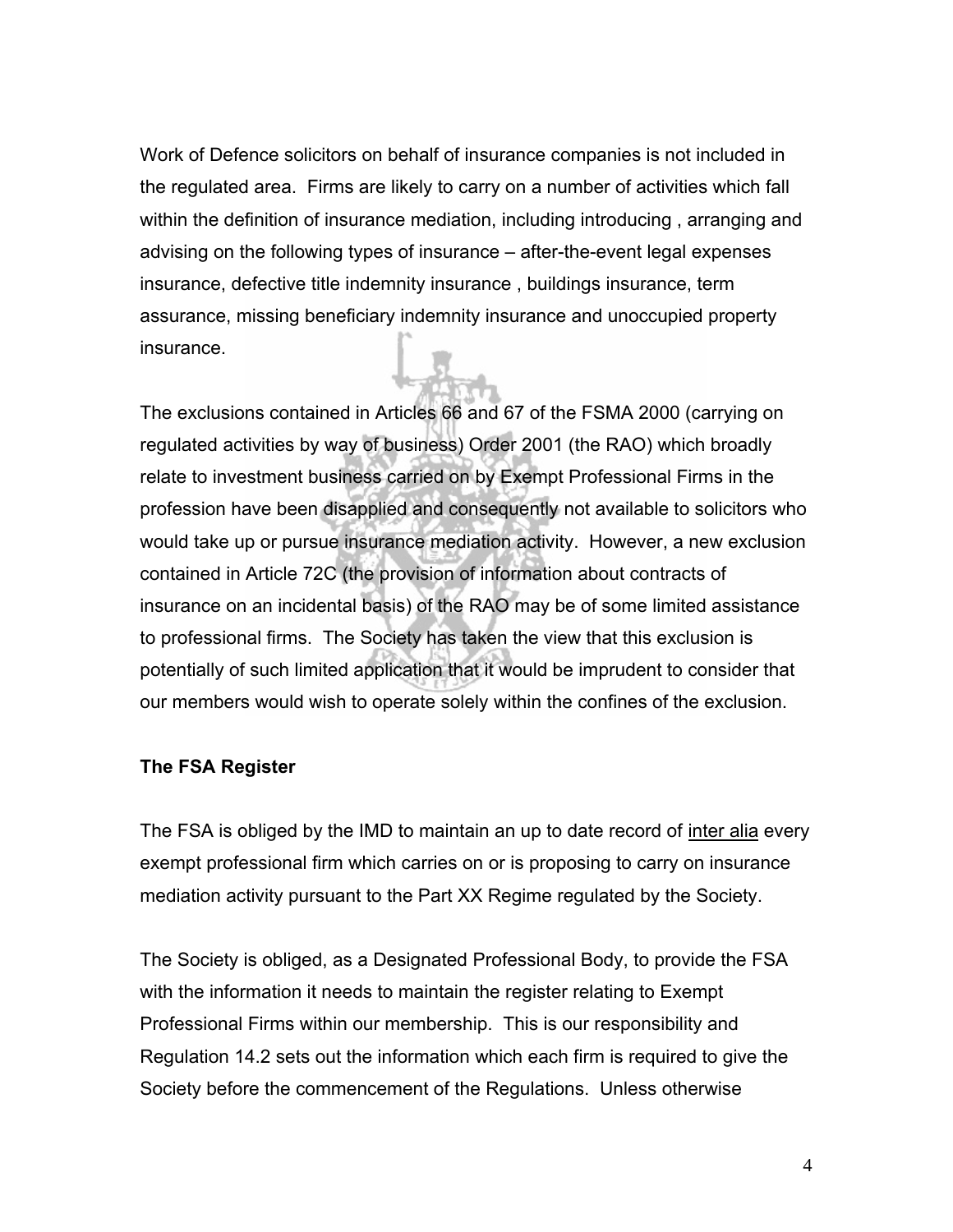informed, it shall be assumed that sole practitioners are the responsible persons for IMD work within their practice. Where changes occur in a firm's circumstances or arrangements within, the Society should be informed immediately as we are required to provide updated information to the FSA on a regular basis.

If a firm does not provide the information to the Society we will not be in a position to provide same to the FSA and this firm's name will not appear on the IMD Register. If such firm proposes to carry on insurance mediation activity, they are likely to be breaching the general prohibition within the Financial Services and Markets Act and committing a criminal offence under Section 23 thereof. A firm must therefore ensure that it is included in the FSA Register before undertaking any insurance mediation activity.

Broadly, Exempt Professional Firms may not carry on regulated activities which relate to a contract of insurance in reliance on the Part XX exemption unless the Exempt Professional Firm is included in the record of unauthorised persons carrying on insurance mediation activity to be maintained by the FSA under Article 93 of the Regulated Activities Order.

The Society will be obliged before October 2004 to provide information to the FSA to enable the FSA's register to be established.

We would draw your attention in particular to the demands and needs criteria required by Regulation 16.1 – 16.5; the basis upon which insurance mediation is conducted – Regulation 16.6; the maintenance of records – Regulation 16.7. These and Article 15 reflect the requirements of Articles 12 and 13 of the Directive and provide different regulatory requirements vis-à-vis insurance mediation activities and other financial services.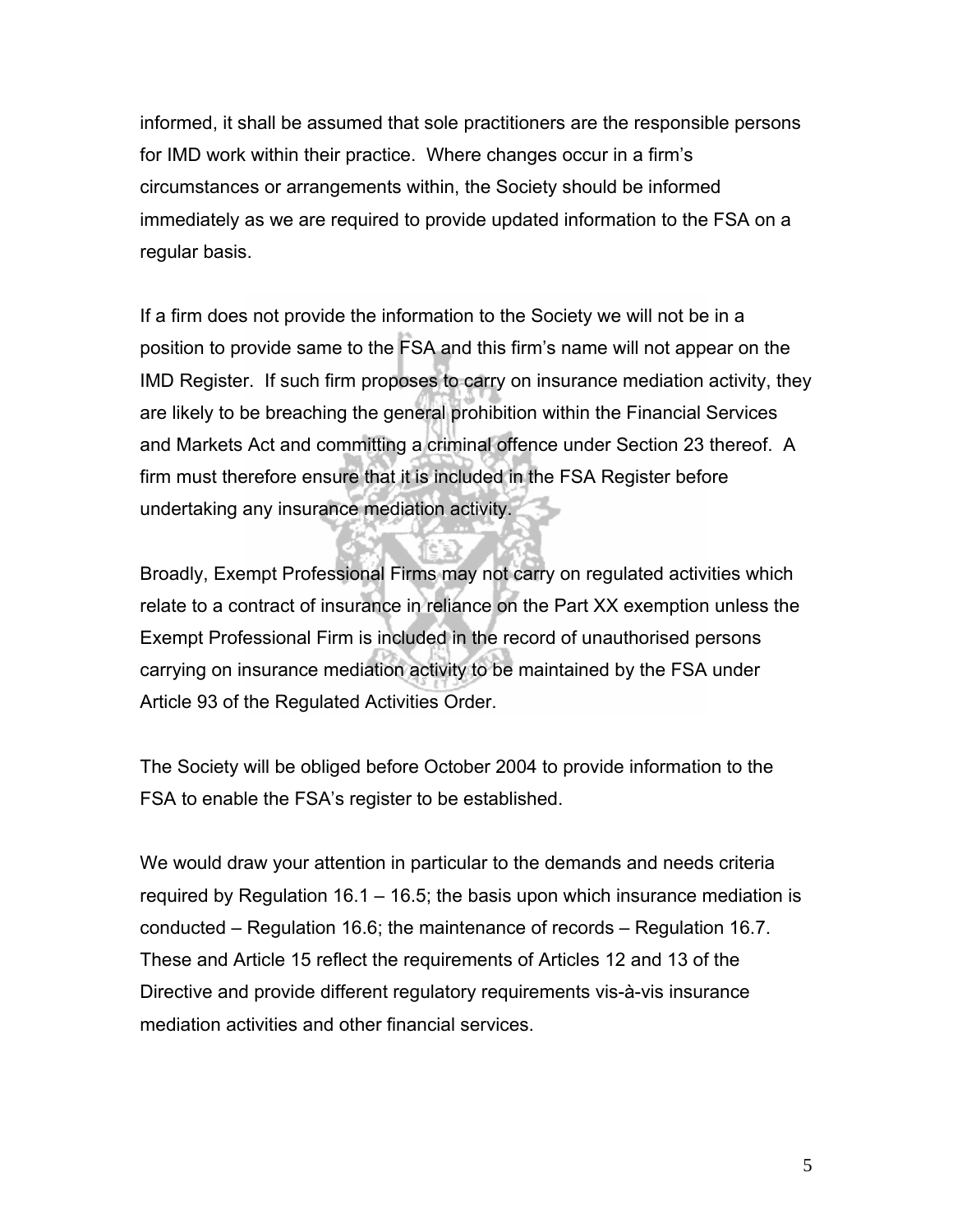In this connection, solicitors are reminded that in the albeit unlikely event of your providing insurance mediation activities through the medium of telephone selling, prior information to the customers shall be in accordance with the Distance Marketing of Consumer Financial Services Directive (2002/65/EC). Information as required by Regulation 16.7 must be provided to the customer on paper or other durable medium immediately after the conclusion of the insurance contract.

## **Passporting**

Exempt Professional Firms on the FSA's register are entitled to exercise the EEA right inferred by Article 6 of the IMD to establish a branch or provide services relating to insurance mediation activity in another EEA state. These rights may be of particular interest to solicitors in Northern Ireland who either have branch offices in the Republic of Ireland or who hold Practising Certificates in that jurisdiction. Any firm contemplating the exercise of rights under Article 6 to establish a branch or provide services relating to insurance mediation activity in another EEA state are referred to the relevant extracts from SUP 13 of the FSA handbook (exercise of passport rights by UK firms) copies of which can be obtained from the Society upon request (contact the Deputy Secretary).

Notice of intention to establish a branch or to provide cross-border services in relation to the IMD must be given to the FSA in the required form set out in SUP 13 – such notice is required even if the practice has already been established or is already providing services other than insurance mediation activities.

#### **GENERAL**

Although we believe, following the pattern of our Financial Services regime that none of our member firms require direct authorisation by the FSA and will remain within our Part XX regime, you should take cognisance of the FSA's view that professional firms with practices which involve acting for claimants in litigation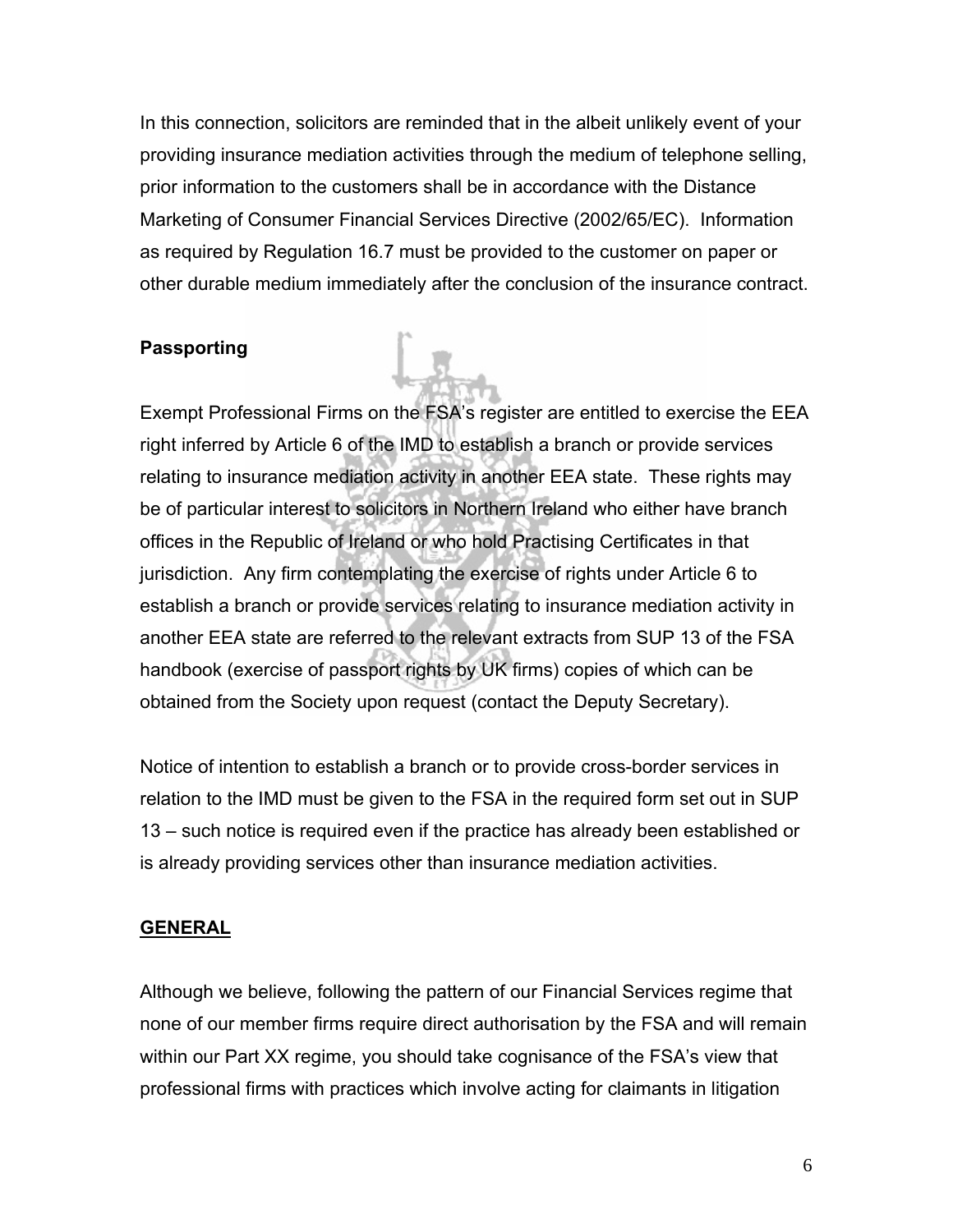against insurance undertakings, where cover is in question, are likely to be seen as to be carrying on the regulated activity of assisting in the administration and performance of a contract of insurance. EPFs whose practices contain a material element of such activity should consider whether they are able to take advantage of the Part XX exemption to avoid any need for authorisation direct with the FSA.

**PART 3** 

# **MORTGAGES**

The extension to the FSMA 2000 has been brought about by the FSA 2000 (Regulated Activities) (Amendment No. 1) Order 2003, with respect to mortgage activities with effect from 31<sup>st</sup> October 2004.

The Order sets out six regulated mortgage activities:-:

- "(1) Arranging (bringing about) regulated mortgage contracts;
- (2) Making arrangements with a view to regulated mortgage contracts;
- (3) Advising on a regulated mortgage contracts;
- (4) Entering into a regulated mortgage contract as a lender;
- (5) Administrating a regulated mortgage contract;
- (6) Agreeing to carry on any of the above."

The regulated activities of advising on, arranging (bringing about) and making arrangements with a view to an administering mortgage contracts are those likely to be relevant to solicitors.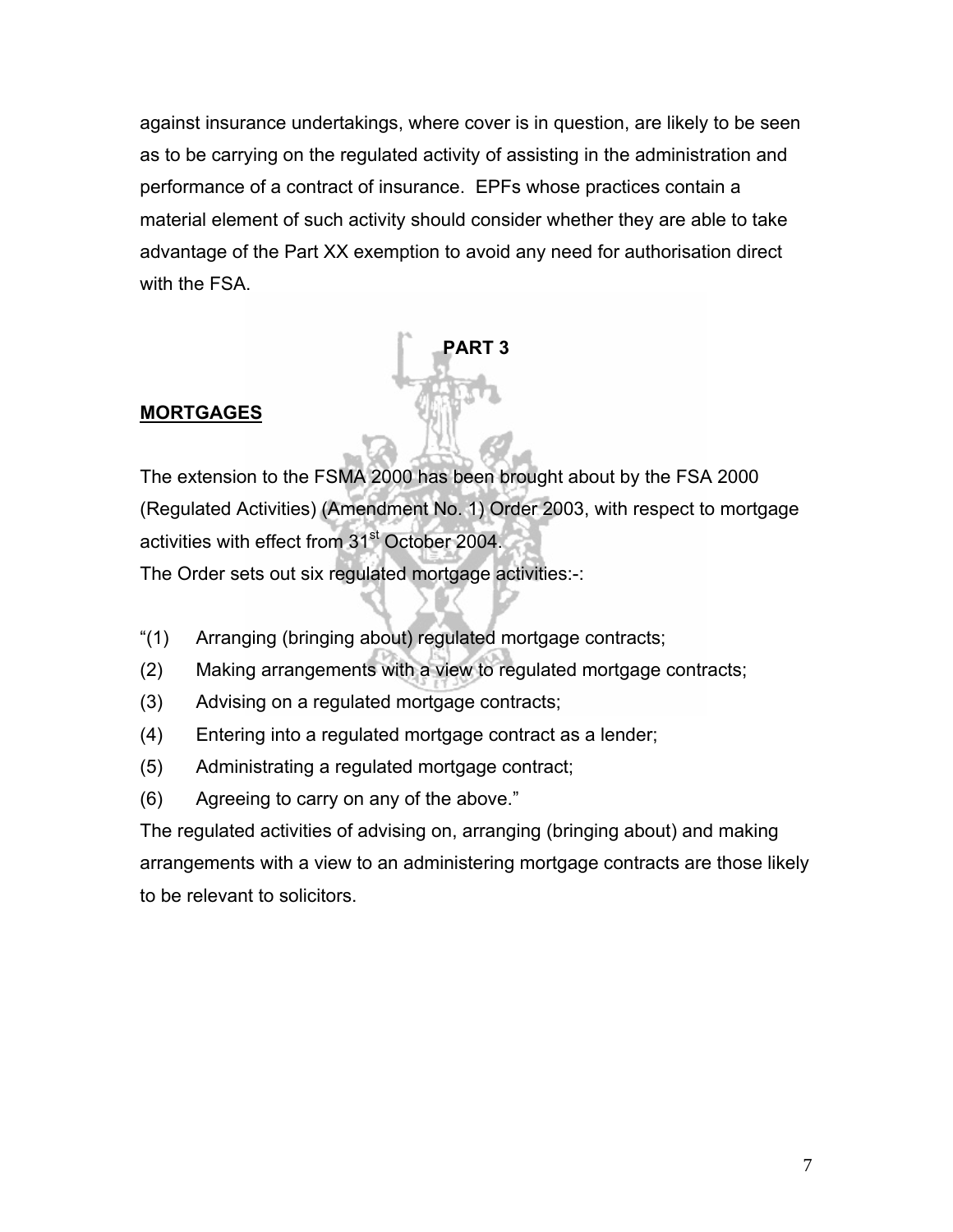The FSA's own Policy Statement on these matters reads:-

#### "**Part XX exemption: arranging regulated mortgage contracts**

4.14.4G *Arranging (bringing about) a regulated mortgage contract* and *making arrangements with a view to a regulated mortgage contract* have not been specified in the Non-Exempt Activities Order. Accordingly, *a professional firm* may carry on these *regulated activities* without *authorisation*, provided the other conditions of the *Part XX exemption* are complied with.

## **Part XX exemption: advising on regulated mortgage contracts**

4.14.5G *Advising on regulated mortgage contracts* has been specified in the Non-Exempt Activities Order. However, *a professional firm* is prevented from using the *Part XX exemption to advise on regulated mortgage contracts* only if the advice it gives consists of a recommendation. This will be the case if the recommendation is made to an individual to enter into a regulated mortgage contract with a lender who would, in entering into the contract, carry on the *regulated activity of entering into a regulated mortgage contract*, irrespective of whether the lender is an *authorised* or *exempt person* or would carry on the activity by way of business. However, a *professional firm* is allowed to give advice that involves a recommendation of this kind provided the advice endorses a corresponding recommendation given to the borrower by an *authorised person* who has *permission* to *advise on regulated mortgage contracts* or an *exempt person* whose exemption covers that activity.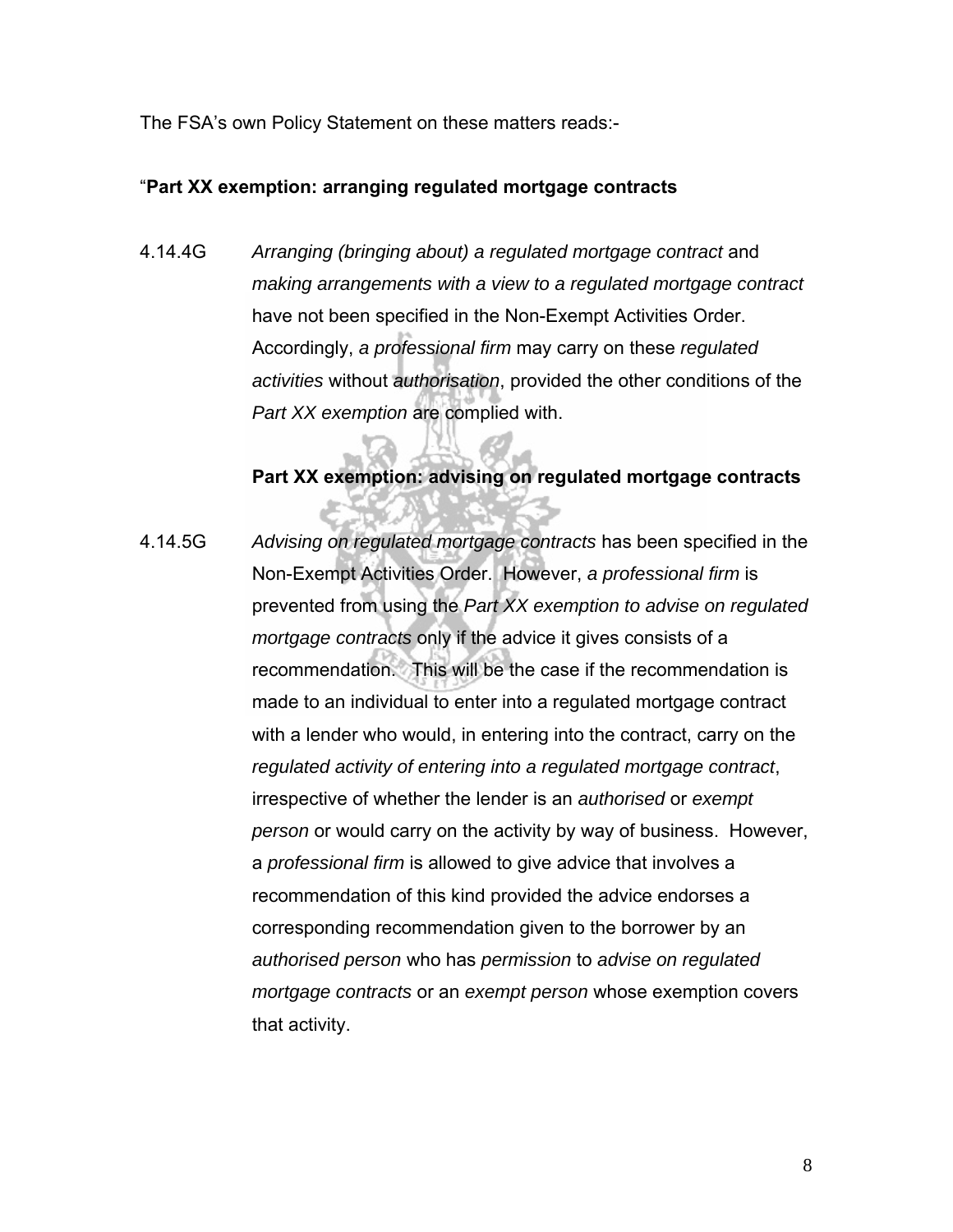## **Part XX exemption: entering into and administering a regulated mortgage contract**

4.14.6G *Entering into a regulated mortgage contract* and administering a *regulated mortgage contract* have both been specified in the Non-Exempt Activities Order. As an exception, *a professional firm* is allowed under the *Part XX exemption* to carry on these *regulated activities* if the firm is acting as a trustee or personal representative. But this is provided that the borrower is a beneficiary under the trust, will or intestacy."

> The Financial Services Authority has confirmed that the majority of activities conducted by solicitors in Northern Ireland are likely to fall within the exclusions. However, members should be careful to avoid attracting the requirements of Chapter 5 of the Mortgage Conduct of Business Source Book (MCOB5 – Pre application Disclosure) which requires the provision or the ensuring of the provision of a "key facts illustration "to the client. MCOB5 is attracted if a firm:-

- "(a) makes a personal recommendation about a particular regulated mortgage contract to a customer; or
- (b) provides information to a customer that is specific to the amount that the customer wants to borrow on a particular regulated mortgage contract, including information provided in response to a request from a customer; or
- (c) provides the means for a customer to make an application to it;

In connection with entering into a regulated mortgage contract provided by a mortgage lender, other than a regulated lifetime